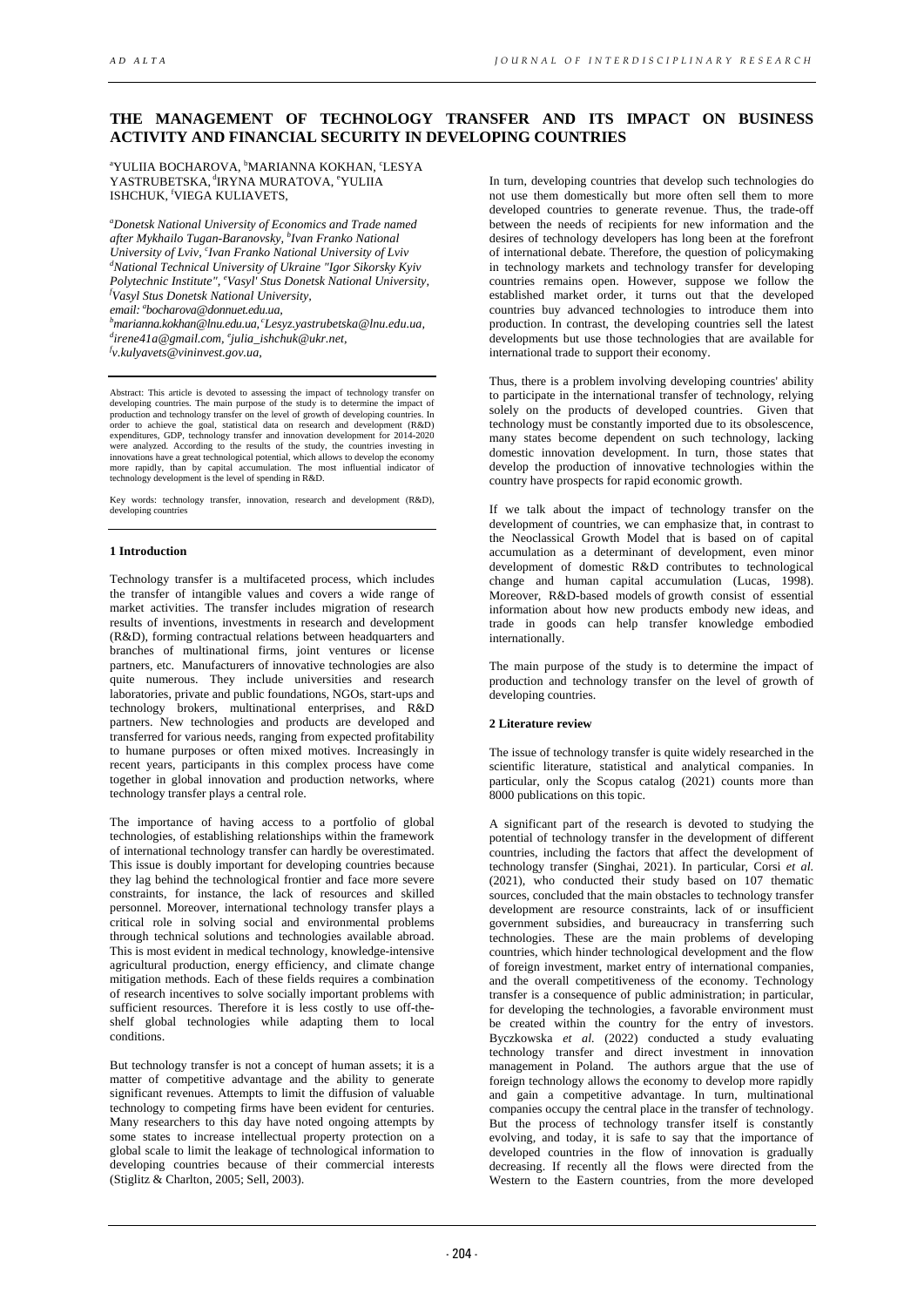Northern countries to the Southern ones, today the crucial role is played by the countries with leapfrogging economies (Crupi, 2021). Such countries today are China, Korea, Brazil, and others. Developing countries with a fairly high level of innovative products have a huge potential both in their development and global technology development. However, detailed studies of the potential of developing countries are insufficient, which confirms the relevance of the research.

#### **3 Research Methods**

This study is based on a sample of statistical information on developing countries. Today there is no precise definition of this category of countries. However, there are several classifications of states from different organizations based on democracy, the formation of a free market economy, industrial development, availability of social programs, and human rights guarantees for their citizens (OECD Library, 2021). If we consider the classification of countries according to the UN, there are no clear criteria for classification. In UN's reports, the organization groups regions according to its methodology, where, for example, countries of Eastern Europe or the CIS do not form a list of developed or developing regions at all. On the other hand, if we talk about the IMF classification of countries, there is a clear classification of developing countries by region (IMF, 2021).

According to the IMF and the OECD, the authors have made a sample of 10 states among the developing countries, based on statistical data used for research. These states include Russia, Turkey, Romania, Ukraine, Kazakhstan, Bulgaria, Croatia, Georgia, Belarus, and Montenegro. These countries are located

in the same region, they have approximately the same history of development, which allows us to generalize the study results to understand the general trend of technology development in the European region on the developing countries.

The statistical information used for carrying out research includes regular UNICTAD, UNESCO, WTO reports, and statistical information on the development of separate economies, particularly Ukraine.

Statistical data on GDP, technology transfer, and innovative development for 2014-2020 allowed conducting a horizontal, comparative analysis to determine the average values. Based on the correlation analysis, the level of technology transfer importance for developing countries was determined. For this purpose, the Pearson coefficient is used, which allows studying the patterns of influence of technology transfer and innovation on the level of GDP of the country. Graphical methods are used to present the results of the study, which allow ranking the states by technology, technology transfer, and its importance in the economy. In addition, general scientific methods of knowledge are used, such as analysis, synthesis, induction, and deduction.

## **4 Research results**

Depending on the level of development of the countries, technology transfer can have different models. In particular, the movement of innovations of the developed countries essentially differs from the technologies of developing countries. Let us consider the features of technology transfer of developing countries in Table 1.

| Comparison parameters                       | Developed countries                                                                                               | Developing countries                                                       |
|---------------------------------------------|-------------------------------------------------------------------------------------------------------------------|----------------------------------------------------------------------------|
| The movement of innovations                 | Technology packages in the initial stages of the life                                                             | Technological packages at a mature or                                      |
| depending on their life cycle               | cycle                                                                                                             | declining stage                                                            |
|                                             |                                                                                                                   |                                                                            |
| Geography of the recipient of<br>technology | Technology transfer depending on the level of<br>technology compatibility, taking into account the<br>competition | Technology transfer regardless of the<br>recipient's geography             |
| The field of investment                     | Possibility of transfer to industrial sectors with a<br>branch or joint venture                                   | All possible sectors in which it is possible<br>to create a joint business |
| Strategy                                    | Offensive, absorptive and individual strategy                                                                     | Individual and offensive competitive<br>strategies                         |
| Pricing                                     | Market and intra-company pricing of the technology<br>package                                                     | Market pricing of the technology package                                   |
| Goal                                        | Increasing turnover and maximizing profits                                                                        | Inclusion of the country in global chains of<br><b>TNCs</b>                |

|  |  |  |  |  |  | Tab. 1: Comparison of technology transfer of developing countries with developed countries |
|--|--|--|--|--|--|--------------------------------------------------------------------------------------------|
|  |  |  |  |  |  |                                                                                            |
|  |  |  |  |  |  |                                                                                            |
|  |  |  |  |  |  |                                                                                            |

Source: Developed by the authors

As shown in Table 1, the approaches to technology transfer in developed countries are quite different from those in developing countries. Today there are six technological models of development, which are used in the economies of different countries. In particular, the most developed countries have the highest technological level, which includes the use of piece intelligence, biotechnology, nanotechnology and thermonuclear energy (Zakharchenko & Medvedeva, 2014). The difference in systems is explained by the fact that developed countries are currently working on the sixth technological mode, and developing countries mainly use the forth level, where the automation of production processes takes place.

According to Zakharchenko & Medvedeva (2014), in the USA and Japan, the share of the economy corresponding to the sixth pattern is up to 10%. China is also actively moving in this direction, which has allocated more than \$100 billion to acquire innovative foreign technologies. If we estimate the level of economies' readiness to apply advanced technologies, we can say that the average level of readiness in the world fluctuates value of 0.45 from 1. At the same time, the average index of developed countries is at the level of 0.8, while the level of developing countries is approximately 0.3, as shown in Figure 1.





## Source: UNICTAD, 2021

In developing countries, according to a number of scientists, the share of the fifth mode, characterized primarily by the mass transition to digital information transfer technology, the widespread use of electronics and microelectronics, nuclear energy, satellite communications, the Internet, and innovative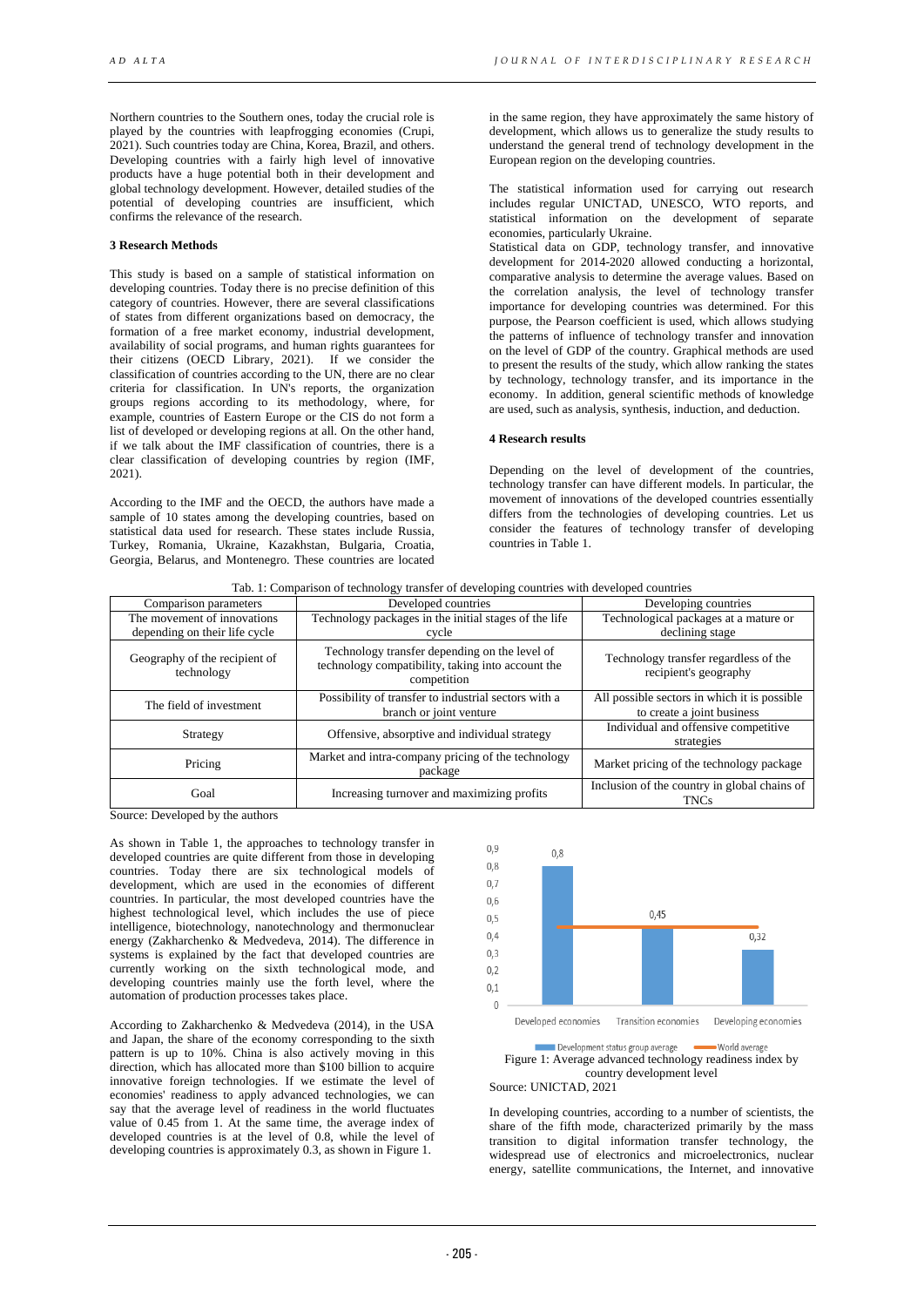technologies in production does not exceed 10% (Zakharchenko, Medvedeva, 2014), which influences the low index value.

Industrial technologies and production in developing countries correspond to the fourth technological mode with elements of the fifth mode, with imported equipment and technology. Today, developing countries are only setting the fourth stage by importing technology. The future of developing countries will depend on technological readiness to use the fifth and sixth technological modes, the driving sectors of which will be nanotechnology, biotechnology, new medicine, robotics, and other technologies.

If we conduct a study of readiness to use advanced technologies for the countries included in the sample, we can see that most of them are classified as above-medium readiness levels. Only Russia has a high level, which ranks 27th in the overall readiness ranking. It is necessary to designate that the main components of the indicator are: spending on scientific and technological researches, condition of information and computer technologies in the country, level of competence and necessary knowledge for management of new technologies, level of industry and development of the financial sector. The rankings for all these indicators are shown in Table 2.

| Tab. 2: Rating of developing countries on the level of readiness to use new technologies and its components |  |  |
|-------------------------------------------------------------------------------------------------------------|--|--|
|                                                                                                             |  |  |
|                                                                                                             |  |  |

| Country                   | R&D ranking | <b>ICT</b> Ranking | <b>Skills Ranking</b> | <b>Industry Ranking</b> | <b>Finance Ranking</b> | <b>Total Ranking</b> |
|---------------------------|-------------|--------------------|-----------------------|-------------------------|------------------------|----------------------|
| <b>Russian Federation</b> |             | 39                 | 28                    | 66                      |                        | 27                   |
| Turkey                    | 27          | 75                 | 63                    | 78                      | 49                     | 55                   |
| Romania                   | 34          | 44                 | 70                    | 38                      | 115                    | 45                   |
| Ukraine                   | 39          | 66                 | 84                    |                         |                        | 53                   |
| Kazakhstan                | 56          | 62                 | 42                    | 75                      | 114                    | 62                   |
| Bulgaria                  | 66          | 53                 | 48                    | 41                      |                        | 51                   |
| Croatia                   | 76          | 46                 | 39                    |                         | 66                     | 52                   |
| Georgia                   | 87          |                    | 56                    | 81                      | 56                     | 79                   |
| <b>Belarus</b>            | 91          | 45                 | 35                    | 63                      | 109                    | 59                   |
| Montenegro                | 111         | 55                 | 37                    | 97                      | 78                     | 70                   |

Source: UNICTAD, 2021

It should be noted that in the overall rating of readiness to use advanced technologies, the first place among the sample countries is occupied by Russia, which has a large gap from the other countries. Today Russia ranks 27th in the global ranking, while Romania ranks 45th and Bulgaria, Croatia, Ukraine, Turkey and Belarus occupy 50-60th positions in the global ranking. Among the surveyed countries, Georgia, Montenegro, and Kazakhstan have the lowest score.

The most important component of the rating is the level of spending on research and technology development. Having conducted a correlation analysis, there is the highest level of correlation between the final indicator and the level of research – 0.78, while for others, it is 0.2-0.6. At the same time, if we make a rating of countries by the indicator of technology development, the situation here will be slightly different. Russia is still the leader in development, but Turkey, Ukraine, and Kazakhstan have significantly increased their positions in the rating.

The formation of the indicator of production of innovative technologies occurs mainly in the business environment at the expense of transnational corporations investing in the development of their business. Developing countries hope not only to import more efficient foreign technology through foreign direct investment (Elgin, 2021) but also to increase the productivity of local firms through technological externalities:

- demonstration effects: local firms can adopt technologies introduced by multinational firms through imitation or reverse engineering.
- labor skills dynamics: staff training or work experience in a multinational firm can transfer important information to local firms, facilitating technology diffusion.
- vertical linkages: multinationals can transfer technology to potential suppliers of intermediate goods or buyers of their products.

Global innovation networks and open innovation offer developing countries new opportunities for better access to technical information. Observations show that global innovation networks are growing in countries with strong R&D capabilities, effective funding, and strong public governance. Indeed, today's innovation network partners are predominantly located in industrialized economies, with growing participation in large emerging economies. Similarly, firms and universities with scientific and technical personnel working in existing research programs perceive the information presented through open innovation. This fact underscores the importance of investing in educational and research skills and competencies in developing countries seeking to move closer to the global technological frontier and international innovation.

According to statistics, Russia spends more than \$40 billion in technology production and research, with \$24 billion spent by businesses (mostly multinational companies), \$12 billion by government agencies, and only \$3.9 billion (9.6%) by educational institutions. Today, Russia has the greatest scientific potential among developing countries, as the number of researchers per 1 million people is 3,075 (in developed countries, the figure is from 4,000 people). Turkey is also a country that invests heavily in the development of new technologies. Turkey's expenses on R&D according to data of 2020 make up \$15.9 million; thus, unlike Russia, in Turkey, much money is allocated for development in universities – \$6.4 million (40.2% of the total amount), while the state uses \$1.5 million. In other countries, indicators of investments in the development of technologies are much lower. However, Ukraine, which invests about \$3 million in technologies, stands out from the list. At the same time, there is not enough funding for university programs of innovation development (5.7% of the total amount), businesses and government spend basic funds.

Let's consider the expenses of developing countries on R&D in Table 3.

|  |  | Tab. 3: Investments of developing countries in R&D |  |  |  |  |  |  |  |
|--|--|----------------------------------------------------|--|--|--|--|--|--|--|
|--|--|----------------------------------------------------|--|--|--|--|--|--|--|

| Countries                 | R&D spending<br>in \$mln | R&D spending<br>by Business,<br>\$mln | R&D spending by<br>Government, \$mln | R&D spending by<br>universities, \$mln | Number of<br>researchers per mln<br>inhabitants |
|---------------------------|--------------------------|---------------------------------------|--------------------------------------|----------------------------------------|-------------------------------------------------|
| <b>Russian Federation</b> | 40360                    | 24058                                 | 12302                                | 3947                                   | 3075                                            |
| Turkey                    | 15933                    | 7931                                  | 1544                                 | 6457                                   | 1160                                            |
| Ukraine                   | 3005                     | 1694                                  | 1137,1                               | 173                                    | 1023                                            |
| Romania                   | 1569                     | 650                                   | 674                                  | 238                                    | 903                                             |
| Bulgaria                  | 1005                     | 660                                   | 248                                  | 88                                     | 1821                                            |
| Chroatia                  | 732                      | 353                                   | 190                                  | 188                                    | 1437                                            |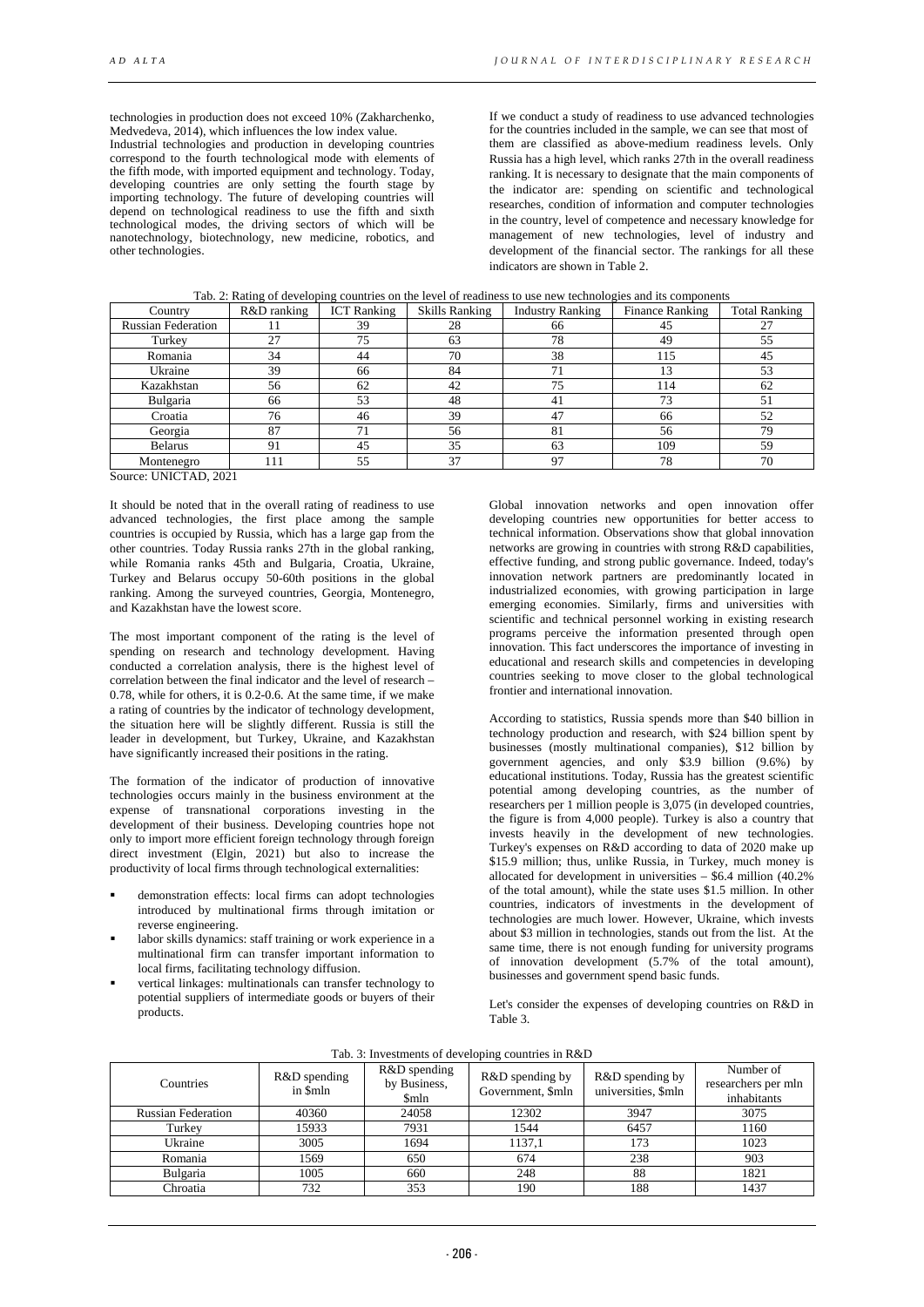| $-$<br>. ozalzhetar<br>ман | -             | 262 | $\sim$<br>ر ب | $\epsilon$<br>. J O | 708  |
|----------------------------|---------------|-----|---------------|---------------------|------|
| <b>Belarus</b>             | 907           | 562 | 20<br>--      | $1 \cap F$<br>∡∪J.  | n/a  |
| Georgia                    | . .           |     |               |                     | 1059 |
| Montenegro                 | $\sim$ $\sim$ |     |               |                     |      |
| --                         |               |     |               |                     |      |

Source: UNESCO, 2020

In general, it should be noted that the state can receive new technologies that are not used in other countries through investments in university development, while business accepts global technologies already used in the world (Li & Tang, 2021; Koo & Cho, 2021). Thus, those countries that invest most in the development of technology at the level of universities, laboratories, and research centers will significantly improve their competitiveness level compared to other countries. For example, today, Turkey, Georgia, and Montenegro are among the listed countries which actively invest in university developments.

Despite the fact that some countries allocate small amounts of money for technology development, it does not mean that these technologies do not affect the development of the economy. One of the main indicators, which shows the impact of new technologies on the economy is the ratio of spending in GDP of the country. Having analyzed this indicator, let us make a graph (Fig. 2).



Figure 2: Comparison of R&D expenditures with their share in the country's GDP in 2020

Source: UNESCO, 2020

Figure 2 clearly shows that the size of investments in new technologies does not indicate the activity of research in the country. In particular, another ranking of countries in terms of the share of R&D expenditures in the country's GDP can be made based on the results of the study of this indicator.

According to the analysis results, we can form three groups of countries with high, medium, and low potential for developing new technologies. The countries with high potential include Russia,

Turkey, Bulgaria, Croatia. The countries with an average level of potential are Ukraine, Belarus. Finally, countries with low potential include Romania, Montenegro, Georgia, and Kazakhstan.

The impact of technology transfer on the development of developing countries cannot be assessed in general terms, because here the dynamics and structure of the indicators must be studied separately for each country. Let us study the impact of technology transfer on the development of Ukraine (table 4).

|  |  | Tab. 4: Dynamics of technology transfer, innovation activities and their ratio to GDP of Ukraine for 2014-2020 |
|--|--|----------------------------------------------------------------------------------------------------------------|
|  |  |                                                                                                                |

| ----                                    |       |       |         |         |       |       |       |
|-----------------------------------------|-------|-------|---------|---------|-------|-------|-------|
| 2014<br>Indicator                       |       | 2015  | 2016    | 2017    | 2018  | 2019  | 2020  |
| Technology transfer / GDP, %            | 0.004 | 0.004 | 0.004   | 0.004   | 0.003 | 0.003 | 0,005 |
| Innovation / GDP, %                     | 0.491 | 0.698 | 0.975   | 0.306   | 0.342 | 0.358 | 0,363 |
| Annual growth of technology transfer, % | 15.1  | 31,6  | 34.2    | $-15.2$ | 12,2  | 74.3  | 15,1  |
| Annual growth of innovations, %         | 79.5  | 68.2  | $-60.8$ | 33.6    | 16,8  | 7,1   | 79,5  |
| Annual growth of GDP, %                 | 26.3  | 20.4  | 25.2    | 19.3    | 11.7  | 5,5   | 26,3  |

Source: Developed by the authors

Considering the dynamics of the technology transfer indicator in Ukraine, we can see its rapid positive trend except in 2018, when there was a decrease in the technology transfer activity (see. Fig. 3).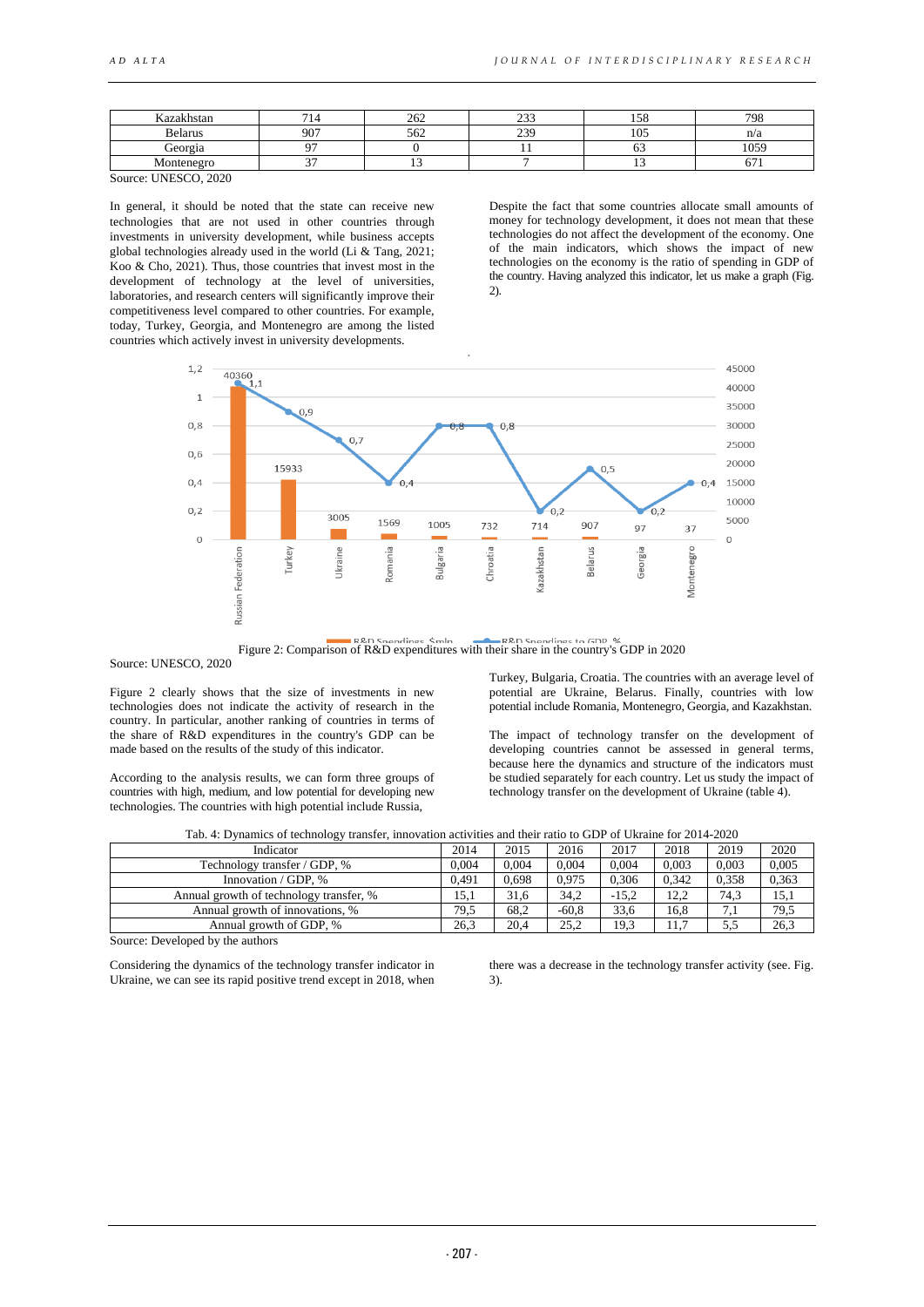

Figure 3: Annual growth of spending on R&D, innovation and GDP in 2015-2020, %

Source: UNESCO, 2020

The trend of the technology transfer indicators and innovation activity indicators during the analyzed period is quite different; the comparison of these indicators shows a weak correlation (0.14) (see Tab. 5).

| Tab. 5: Result of the assessment of the relationship between indicators of technology transfer, |
|-------------------------------------------------------------------------------------------------|
| innovation and GDP of Ukraine for 2015-2021                                                     |

| Indicator                              | 2014   | 2015    | 2016    | 2017   | 2018    | 2019    | 2020   | Pearson's<br>correlation<br>coefficient |
|----------------------------------------|--------|---------|---------|--------|---------|---------|--------|-----------------------------------------|
| Technology transfer, mln<br><b>UAH</b> | 64,9   | 74.7    | 98.3    | 131,9  | 111,8   | 125,48  | 218,74 | 0,14                                    |
| Innovation activity, mln<br><b>UAH</b> | 7695.9 | 13813,7 | 23229.5 | 9117,5 | 12180.1 | 14220.9 | 15225  |                                         |
| Technology transfer, mln<br><b>UAH</b> | 64,9   | 74.7    | 98.3    | 131,9  | 111,8   | 125,48  | 218,74 | 0,82                                    |
| GDP, bln UAH                           | 1566   | 1979    | 2383    | 2982   | 3558    | 3974    | 4194   |                                         |
| Technology transfer, mln<br><b>UAH</b> | X      | 64.9    | 74.7    | 98,3   | 131.9   | 111,8   | 125,48 | 0.92                                    |
| GDP, bln UAH                           | X      | 1979    | 2383    | 2982   | 3558    | 3974    | 4194   |                                         |

Source: Developed by the authors

The relationship between technology transfer and GDP of the country is more clearly traced; the correlation between the indicators is (0.83).

Let's take into account the fact that any introduction of technology requires a certain amount of time, which does not allow a full measure of the impact on the economy in the year of investment in advanced technology. So, we can also estimate the relationship between technology transfer and GDP obtained in the following year. This relationship is even denser, with a Pearson coefficient of (0.92).

Thus, on an example of the analysis of the influence of transfer of technologies on the economy of Ukraine, it is possible to draw a conclusion that development of the economy of the country depends on the transfer of technologies, thus more effect from the transfer of technologies the economy will be felt in the following year after investment.

#### **5 Discussion**

Recent studies of the impact of the transfer of technology on economic development in 2022 are mainly devoted to the study of the transfer of technology in different industries. In particular, the issues of technology transfer in the educational process are actively investigated. Many scientists (Mahmoud e*t al*., 2012; Kasych, 2020; Dahlman, 2007; Hoekman *et al*, 2005; Xiaokan *et al*,.2011) have studied the problem of technology transfer in developed countries. It is possible to highlight their common idea that technology transfer is crucial in developing economies, innovation, and competitiveness. Most researchers argue that

universities, which were the leading suppliers of the invention in industrialized countries, are of great importance in technology production. They also have been conducted to show the effect of university developments, which is expressed by additional revenues from the acquisition of licenses and patents (Koo & Cho, 2021; Li &Tang, 2021). Today, in the period of globalization, the gap between educational programs and the technological level of the economy is very large. Therefore, the primary source of technology is its transfer from developed countries. In 2021, a new research topic emerged during a period of active coronavirus control: technology transfer in medicine (Defendi & Santiago, 2021). Given the dependence of economic processes on population activity, technology transfer for the treatment and prevention of coronavirus and future diseases is currently the most valuable compared to technological innovations.

## **6 Conclusion**

Advanced technology is a new link in the development of economies, which can create economic and social benefits more effectively and quickly than the neoclassical theory of evolution based on the accumulation of capital. Developing countries are mainly recipients of technology from developed countries, with the consumption of technology that is at a mature and declining stage of development does not allow economies to grow more dynamically. Those developing countries which actively invest in innovative technologies have a high technological potential and, consequently, the potential for economic development.